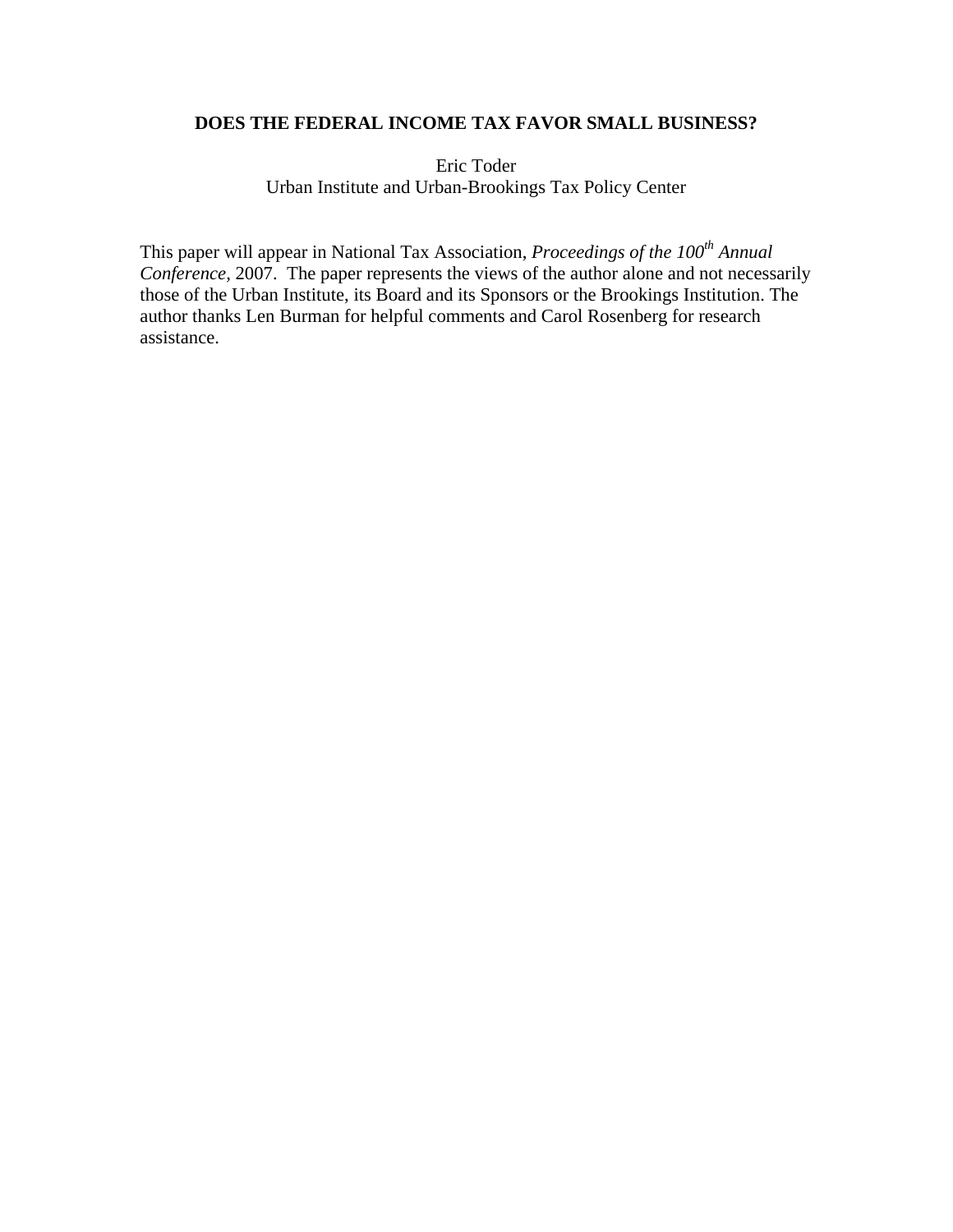## INTRODUCTION

"To make our economy stronger and more competitive, America must reward, not punish, the efforts and dreams of entrepreneurs. Small business is the path of advancement, especially for women and minorities."

- George W. Bush, State of the Union Speech, February 2, 2005.

"The entrepreneurial spirit burns brightly as the creativity and productivity of America's small businesses make our Nation's business community the envy of the world."

– Bill Clinton, State of Small Business Report, May 5, 1998.

As these quotes suggest, everyone loves small business. Small business is the source of our entrepreneurial genius, creativity, and productivity. Small business opens up opportunities for all Americans, especially women and minorities. Small business is the great engine of American prosperity and job creation. The vision of individual risktakers pursuing their dreams, free of the security blanket and limitations that corporate and government employers impose, is deeply imbedded in our national self-image.

Nonetheless, a substantial portion of our economic activity occurs within large corporations, non-profits and public enterprises. Of the U.S. GDP of \$12.5 trillion in 2005, \$6.4 trillion of gross value added originated in the corporate sector (51 percent), \$3.2 trillion in other businesses (26 percent), \$1.4 trillion in the government sector (11 percent) and another 1.4 tr[i](#page-18-0)llion in the household and non-profit sector  $(11$  percent).<sup>i</sup> If all corporations were large businesses and all non-corporate enterprises were small businesses, this would imply that small business accounts for about a quarter of GDP. Even though many corporations are small businesses and many non-corporate enterprises are large businesses, calculations from business tax return data suggest this estimate of the relative contribution of small business is roughly correct.<sup>[ii](#page-18-1)</sup>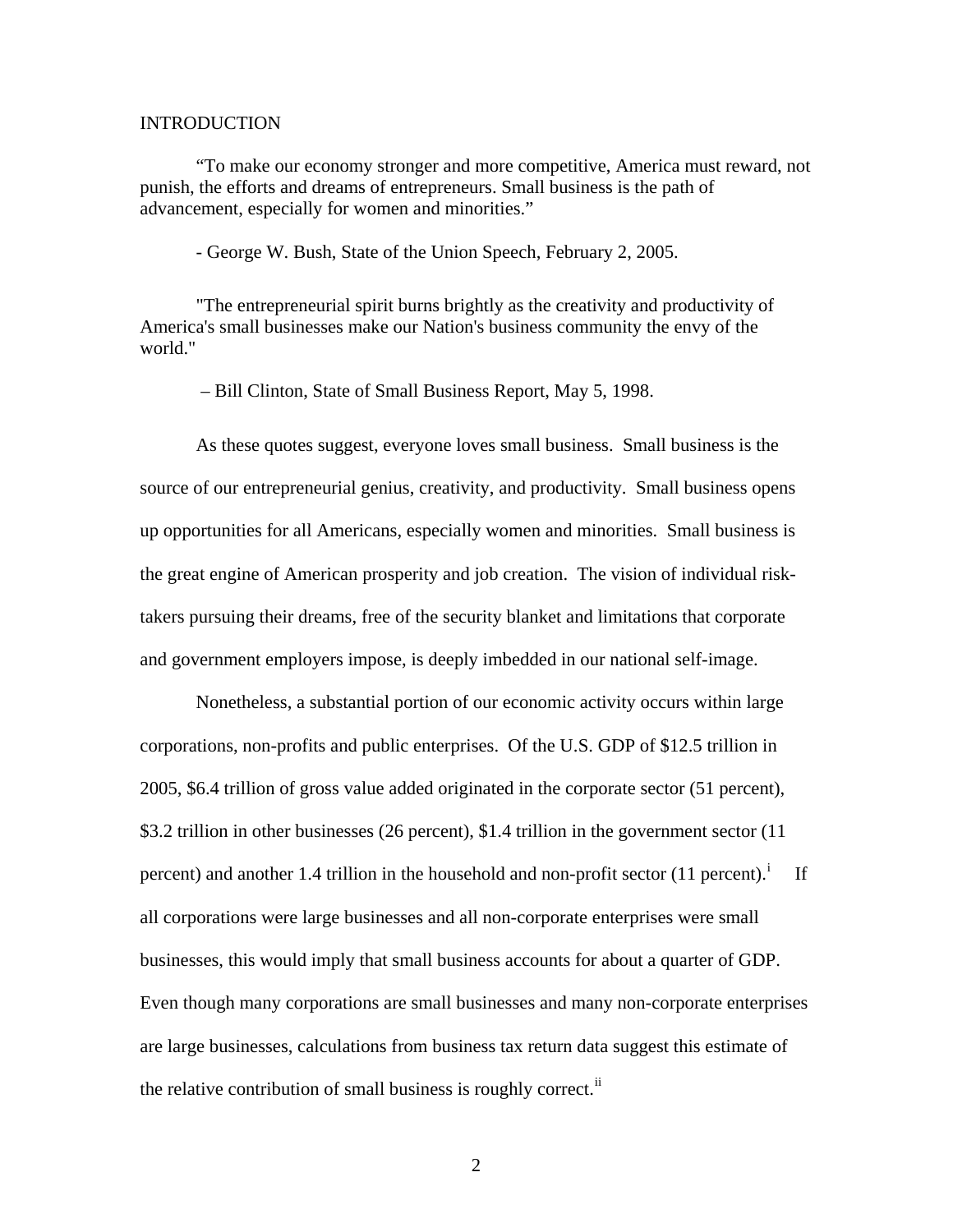Research showing that small business is the principal engine of new job creation (Birch, 1979) has been challenged by others. Armington and Odle (1982) found that large businesses generate most new jobs, while Davis, Haltiwanger and Schuh (1993) also refute the finding that small businesses generate more jobs than large businesses.

 The supposed benefits of small business are sometimes used to justify tax incentives and other government benefits that favor smaller over larger businesses. Economic theory suggests that tax incentives for small businesses would cause a change in the size distribution of business organizations, resulting in an increased share of economic activity within smaller as opposed to larger business organizations. This would occur both through a shift in the composition of firms within industries and through a shift in the composition of economic activity among industries toward those sectors in which natural economic forces (absence of economies of scale, higher than average costs of within-firm coordination) are relatively more favorable to smaller than to larger firms.

 This paper discusses how the federal income tax treats firms of different sizes. It reviews specific provisions favoring small businesses and more general aspects of the federal income tax that may differentially affect firms of different sizes and also discusses how opportunities for tax avoidance and costs of complying with the tax law affect businesses of different size.

## OVERVIEW OF RELATIVE TAXATION OF SMALL AND LARGE BUSINESSES

 There are many ways to define a small as opposed to a large business. The IRS includes as taxpayers "served" by its Small Business and Self-Employed (SBSE) division businesses with assets less than \$10 million. In addition to assets, businesses may be classified as large or small by gross receipts, gross business receipts (excluding net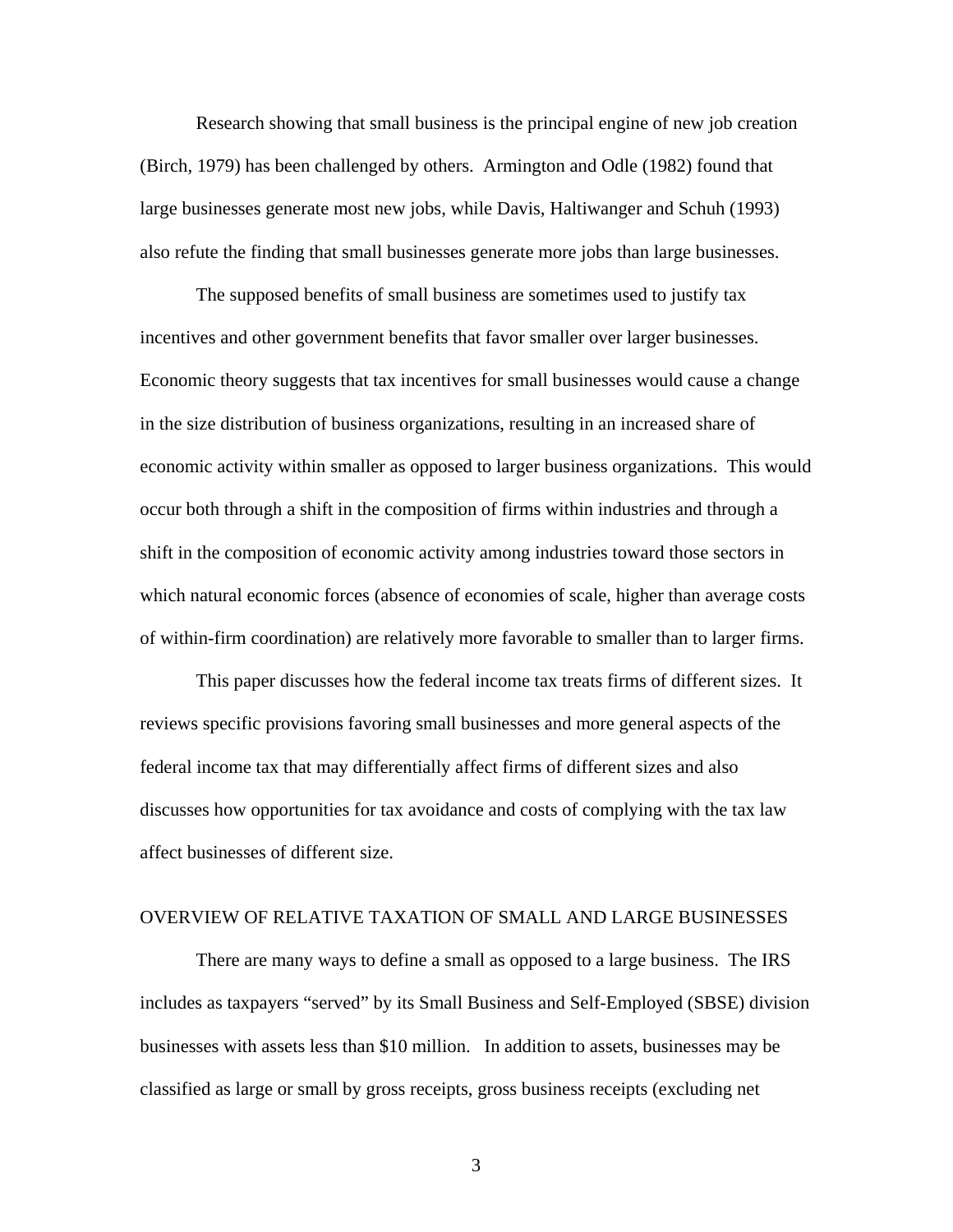receipts from passive investments), and number of employees. Some tables in this paper report statistics on businesses with greater or less than \$50 million of business receipts (the largest receipts category displayed in published SOI data), but this definition of small business certainly includes companies that many would label "mid-sized".

 The vast majority of small businesses, accounting for most receipts of small businesses, are not subject to entity-level income taxation. Instead, they allocate their net profits to their owners, who include this source of income on their individual income tax returns.<sup>[iii](#page-18-1)</sup> To compare tax burdens between flow-through businesses and businesses that pay corporate income tax, one must examine how all taxes on the companies, their employees, and their owners affect how much they can charge their customers, while still earning a normal profit rate.

 A few provisions of the federal income tax explicitly favor smaller over larger firms. More important are more general provisions that disproportionately favor smaller over larger business. These include the separate corporate income tax (because large businesses are more likely than small businesses to be organized as taxpaying corporations) and rules for deducting business expenses (which allow certain deductions for the self-employed and closely-held businesses that are not available to employees of large corporations).

 Beyond the effects of specific tax law provisions, the technology of tax administration and compliance affect small and large businesses differently. Small businesses, especially those that are paid in cash instead of by check or credit card, have much greater opportunities to avoid tax by underreporting income than larger businesses,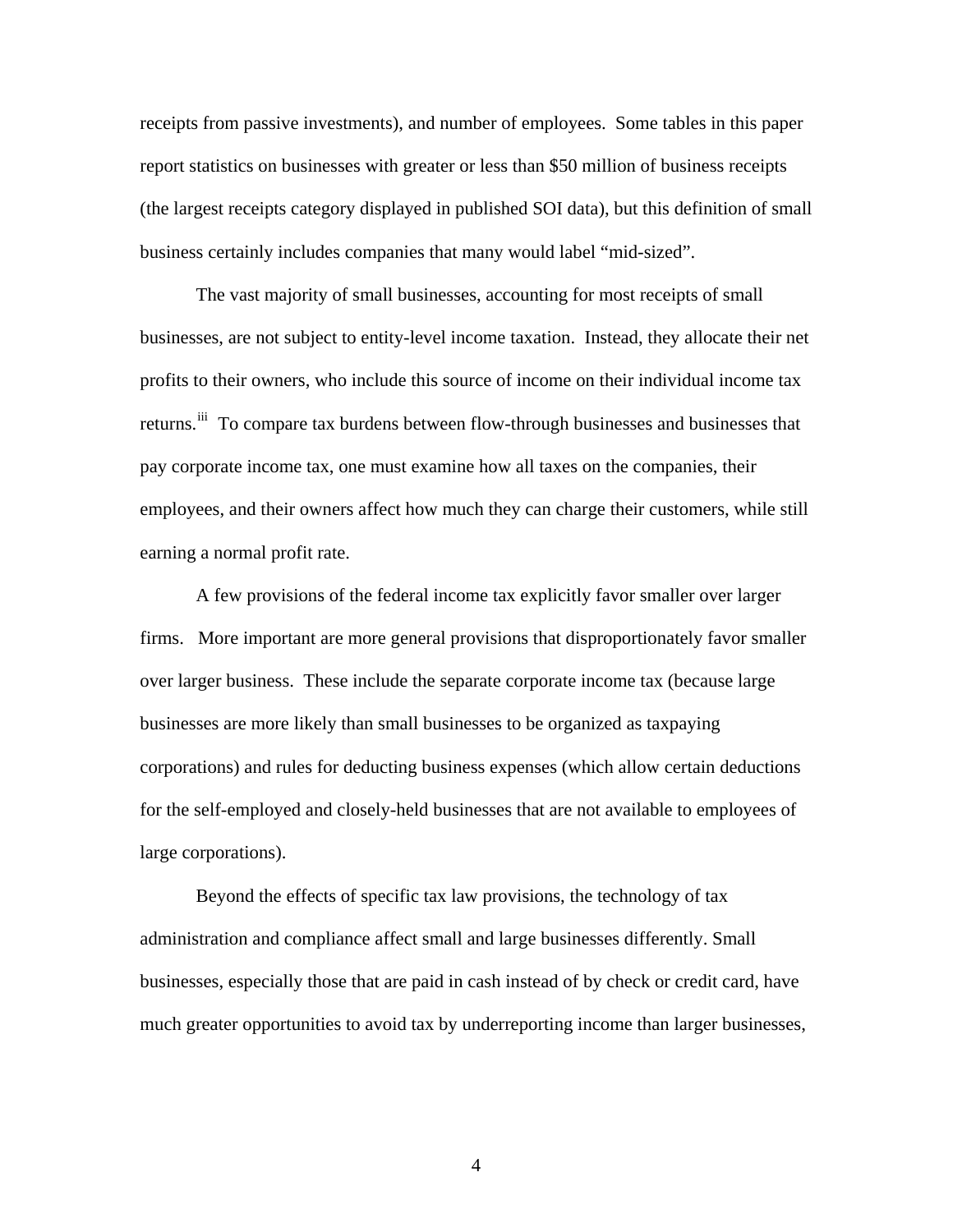but the fixed costs of complying with the income tax law are a much larger percentage of business receipts for smaller than for larger business.

# PROVISIONS THAT EXPLICITLY FAVOR SMALL BUSINESS

## *Expensing under Section 179 of the Internal Revenue Code (IRC)*

 Under Section 179 of the IRC, businesses in any year may immediately deduct from income the first \$25,000 of qualifying investments. The amount of investment spending available for the section 179 deduction decreases dollar for dollar for investments in excess of \$200,000, so that if a business spends \$225,000 on qualifying investments, the section 179 deduction phases out completely. The Jobs and Growth Tax Relief Reconciliation Act (JCTRRA) of 2003 increased the amount that could be expensed in any year from \$25,000 to \$100,000, raised the dollar amount of investment at which the phase out of expensing begins from \$200,000 to \$400,000, and made computer software eligible for section 179 expensing, all through 2009, while indexing dollar limits to changes in the consumer price index.

 Section 179 reduces the cost of capital for small businesses that use qualifying machinery and equipment, but produces little benefit for those whose capital consists principally of structures or inventory and no benefit for firms that spend \$25,000 (\$100,000 through 2009) more than the limit on qualifying equipment. The incremental benefit varies depending on the alternative depreciation rules for the type of machinery eligible for expensing and the taxpayer's discount rate. For example, at a 10 percent discount rate, the present value of depreciation of equipment that can be written off using double declining balance over 7 years is 79.4 cents per dollar of investment. Therefore, at a 34 percent tax rate, expensing for this type of equipment saves the taxpayer 7 cents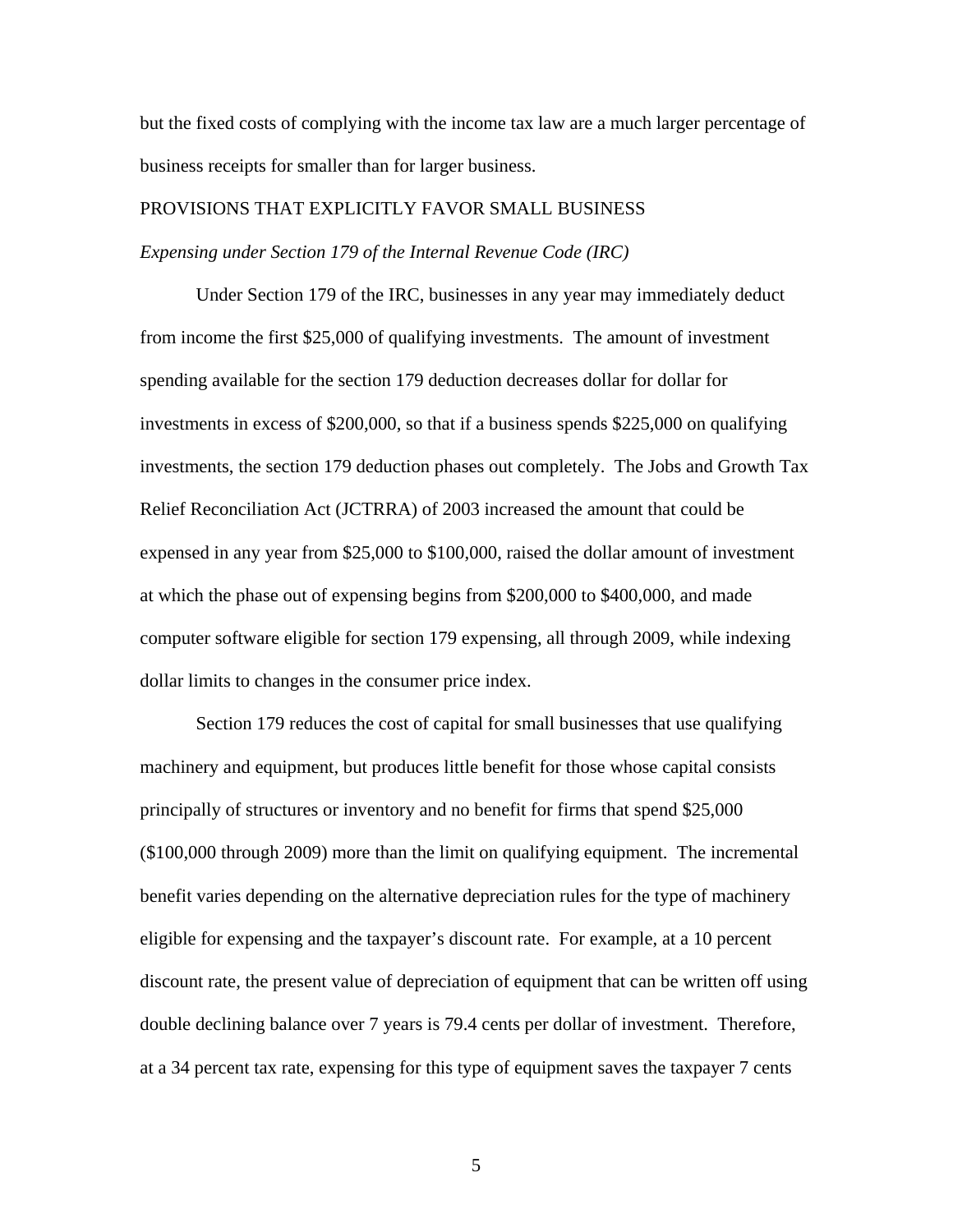(.34 times 20.6 cents) per dollar of investment. The benefit of expensing is larger for longer-lived equipment, but less for shorter lived equipment, such as computers. Section 179 also reduces compliance costs for taxpayers who would otherwise have to apply tax depreciation rules and keep track of the basis of qualifying assets.

#### *Graduated Corporate Tax Rates*

 Under current law, the corporate tax rate is 15 percent on the first \$50,000 of taxable income, 25 percent on the next \$25,000 of income, and 34 percent on the next \$9.925 million. The benefit of the rates below 34 percent is recaptured by a 5 percent additional tax on corporate income between \$100,000 and \$335,000, so that for income between \$335,000 and \$10 million the average tax rate is 34 percent. For income over \$10 million, the corporate tax rate is 35 percent. The benefit of the 34 percent rate (compared with 35 percent) is recaptured by a 3 percent additional tax on corporate income between \$15 million and \$18.33 million.

 Graduated tax rates provide a substantial benefit to small, closely held corporations with low taxable profits that can avoid the corporate double tax on distributed income by paying wages and bonuses instead of dividends to owners and can reduce the tax rates they pay on retained profits to 15 and 25 percent, compared with rates of up to 35 percent (39.6 percent if the 2001 tax cuts expire as scheduled after 2010) if the profits were taxed to owners as ordinary income. Most economic activity of very small businesses, however, takes place in firms organized as flow-through enterprises. For example, according to IRS data, flow-through businesses in 2002 accounted for 94.5 percent of receipts from firms with gross business receipts less than \$100,000 and 81.2 percent of receipts for firms with business receipts between \$100,000 and \$500,000.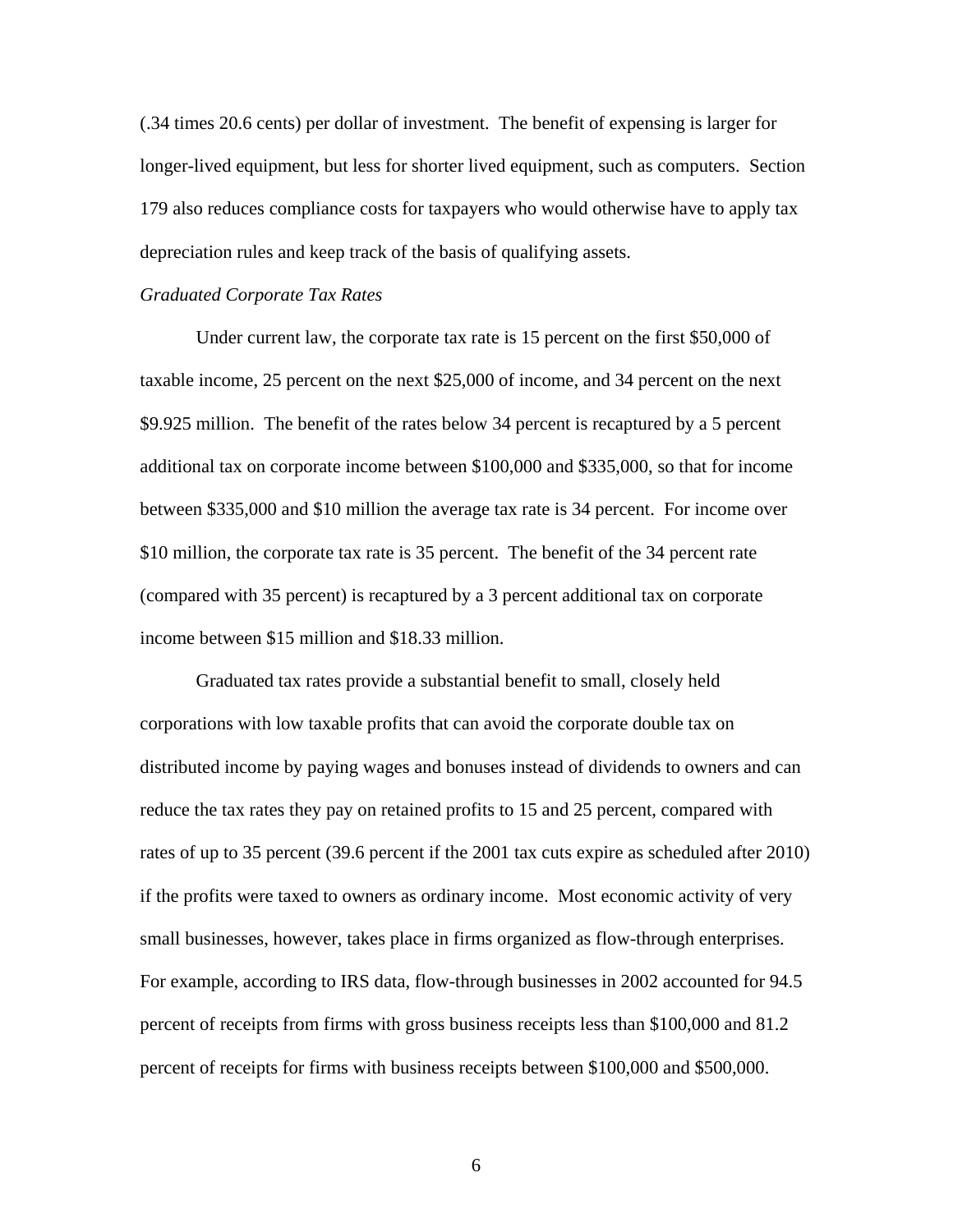## *Other Provisions and Revenue Losses*

 Other provisions that specifically favor small over larger businesses are a 50 percent exclusion of capital gains on qualified small business stock held by individuals for more than 5 years, ordinary income treatment of losses of up to \$100,000 for the sale of small business stock, and a 50 percent credit (limited to \$5,000) for small business for expenditures in excess of \$250 to remove access barriers for disable persons. Table 1 displays revenue losses estimated by JCT and Treasury of these provisions.

Table 1: Tax expenditure estimates for 2007-2011 (billions of dollars)

|                                                       | Treasury | <b>JCT</b> |
|-------------------------------------------------------|----------|------------|
| Expensing of certain small investments                | 14.4     | 9.5        |
| Graduated corporate income tax                        | 21.8     | 17.3       |
| Capital gains exclusion of small corporation stock    | 1.8      | N/A        |
| Ordinary income treatment of loss from small business |          |            |
| corporation stock sale                                | 0.3      |            |
| Credit for disabled access expenditures               | 02       |            |

Sources: "Estimates of Federal Tax Expenditures for Fiscal Years 2007-2011," Joint Committee on Taxation, September 24, 2007, JCS-3-07; "Analytical Perspectives: Budget of the United States Government, Fiscal Year 2008," Office of Management and Budget, February 5, 2007.

# PROVISIONS THAT MORE OFTEN THAN NOT FAVOR SMALL BUSINESS

 The corporate form of business organization offers business owners the advantages of limited liability and, for publicly-traded companies, wide access to capital markets. Over the past several decades, however, it has become easier for businesses to gain the advantage of limited liability without paying corporate income tax. Corporations with between 1 and 100 shareholders and meeting other tests can elect to be taxed as flow-through entities under Subchapter S of the Internal Revenue Code. Partnerships can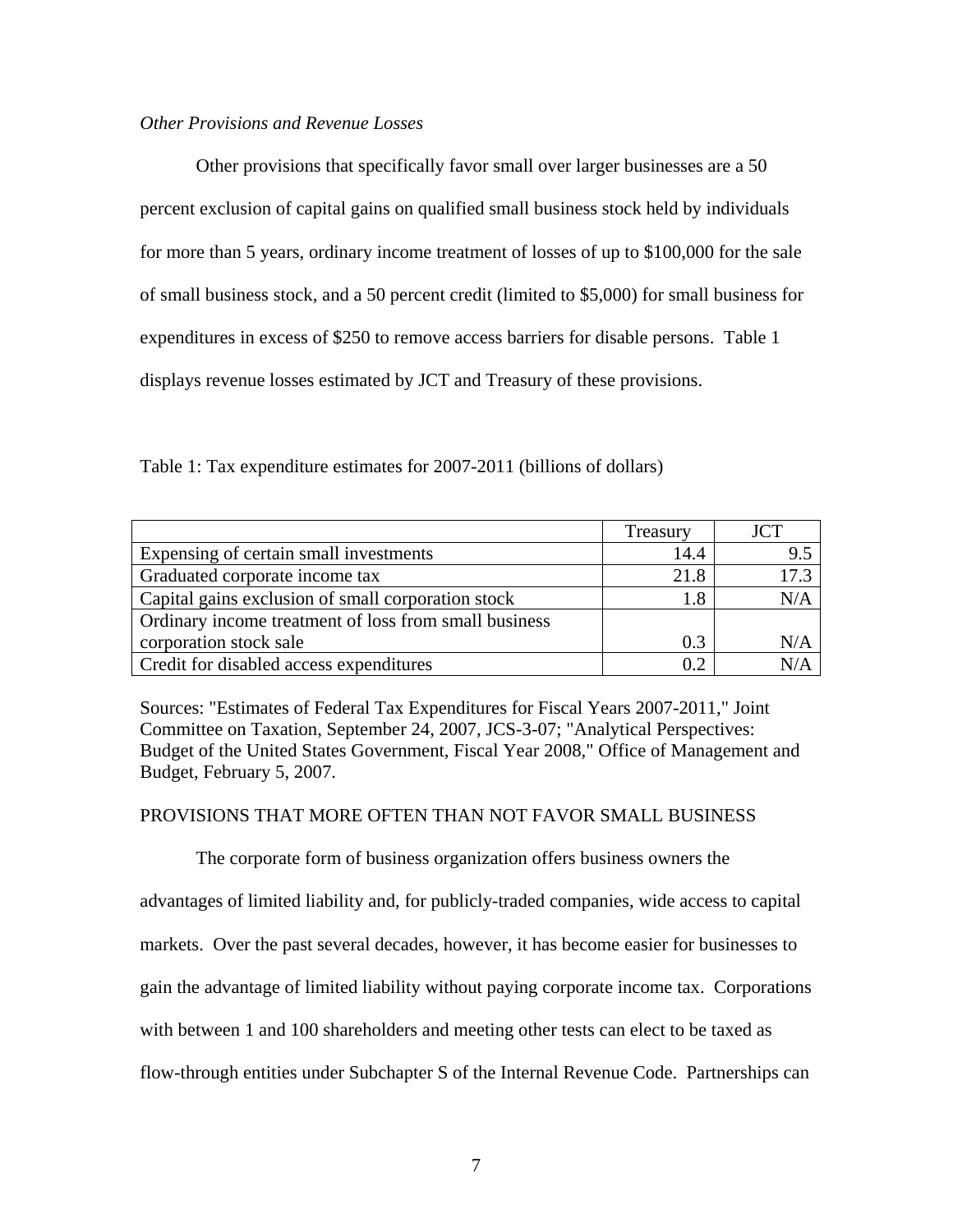be organized as limited liability companies and choosing the partnership form has become easier since Treasury instituted "check the box" regulations in the 1990s. Toder and Koch (2007) report that over the past decade the share of businesses organized as partnerships and S corporations and the share of business receipts of these companies has increased steadily, although C corporations still account for the majority of receipts of large companies.

### *Taxation of Flow-Through Entities Compared with Subchapter C Corporations*

 For businesses that are equivalent in other respects, non-corporate enterprises are taxed more favorably than C corporations. Equity returns to C corporations bear a tax at the entity level (the corporate income tax) and then are taxed again when the profits are paid out as dividends and when shareholders realize capital gains attributable to corporate retained earnings. In contrast, returns to equity in flow-through enterprises bear only the individual income tax. Preferential treatment of investments (such as accelerated depreciation or expensing) that reduces the effective tax rate on business income benefits both corporations (through a lower effective tax rate at the corporate level) and flowthrough enterprises (through a lower effective tax rate on the profits of their owners).

 Table 2 displays results of illustrative calculations of relative required pretax returns on capital invested in C corporations and flow-through entities under five alternative sets of assumptions. The calculations all assume that investors require the same after-tax returns on equity and debt in both corporate and flow-through investments. Returns net of corporate tax, but before individual income tax, on corporate equity, and the world interest rate are assumed to be set in international markets. Under these assumptions, the corporate income tax raises the required pretax return to corporate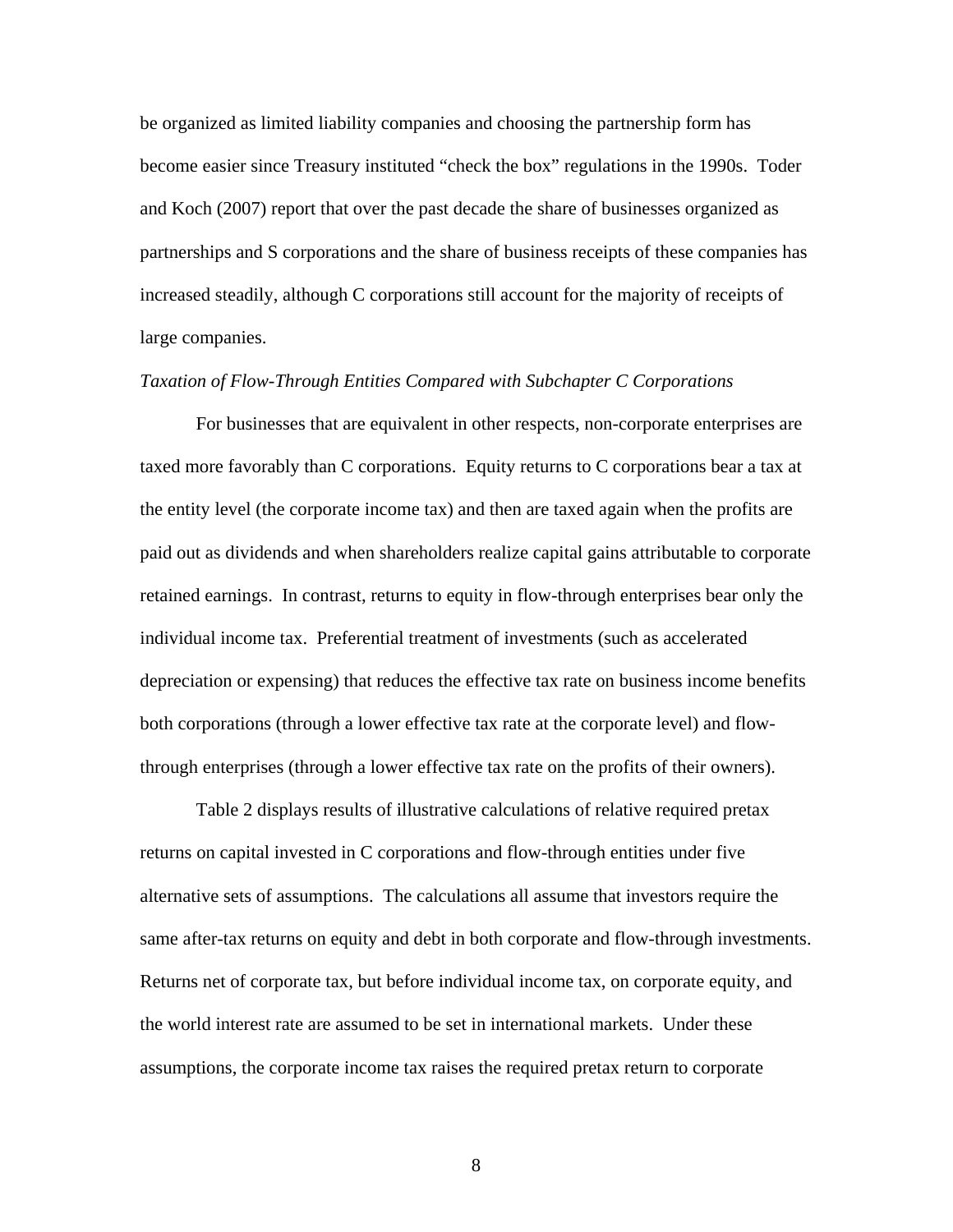capital, but does not affect the after-tax return to holders of corporate equity.<sup>[iv](#page-18-1)</sup> Individual level taxation of corporate equity income (taxation of dividends and capital gains) does not affect the cost of corporate capital, but reduces the after-tax return to investors in corporate equity. Taxation of corporate dividends and capital gains do, however, affect

Table 2. Illustrative Calculations of Required Real Pre-tax Returns on Corporate and Non-Corporate Capital\*

|        | Corporate | Corporate | All       | Non-      | Non-      | All Non-  |
|--------|-----------|-----------|-----------|-----------|-----------|-----------|
|        | Debt      | Equity    | Corporate | corporate | corporate | Corporate |
|        |           |           | Capital   | Debt      | Equity    | Capital   |
| Case 1 | 3.30%     | 11.51%    | 8.14%     | 3.30%     | 8.73%     | 6.50%     |
| Case 2 | 3.30%     | 11.51%    | 8.14%     | 3.30%     | 7.72%     | 5.91%     |
| Case 3 | 1.17%     | 6.50%     | 4.31%     | 1.17%     | 5.75%     | 3.87%     |
| Case 4 | 1.17%     | 6.50%     | 4.31%     | 0.88%     | 4.96%     | 3.29%     |
| Case 5 | 3.30%     | 11.51%    | 8.88%     | 3.30%     | 8.73%     | 6.99%     |

\*Non-corporate capital includes subchapter S corporations

\_\_\_\_\_\_\_\_\_\_\_\_\_\_\_\_\_\_\_\_\_\_\_\_\_\_\_\_\_\_\_\_\_\_\_\_\_\_\_\_

Case 1: 2001 and 2003 individual income tax cuts extended, debt-capital ratio = .41, all capital income included in business tax base (economic depreciation of investments).

Case 2: 2001 and 2003 individual income tax cuts expire, debt-capital ratio = .41, all capital income included in business tax base (economic depreciation of investments).

Case 3: 2001 individual income tax cuts extended, debt-capital ratio = .41, full exemption of capital income from business tax base (expensing of investments)

Case 4: 2001 individual income tax cuts expire, debt-capital ratio = .41, full exemption of capital income from business tax base (expensing of investments)

Case 5: 2001 and 2003 individual income tax cuts extended, debt-capital ratio = .32, all capital income included in business tax base (economic depreciation of investments).

Other Assumptions:

Real return on equity net of corporate tax  $= 6.5\%$ , Inflation rate  $= 2.8$  percent, Real interest rate  $=$ 3.3 percent, Ratio of dividends to real after-tax corporate profits = .571, Ratio of realized to accrual capital gains  $= 0.5$ , Corporate tax rate  $= 35\%$ , Marginal tax rate on income  $= 35\%$  if tax cuts extended, 39.6% if tax cuts expire, Marginal tax rate on dividends  $= 15%$  if tax cuts extended,  $39.6\%$  if tax cuts expire, Marginal tax rate on capital gains  $= 15\%$  if tax cuts extended, 20% if tax cuts expire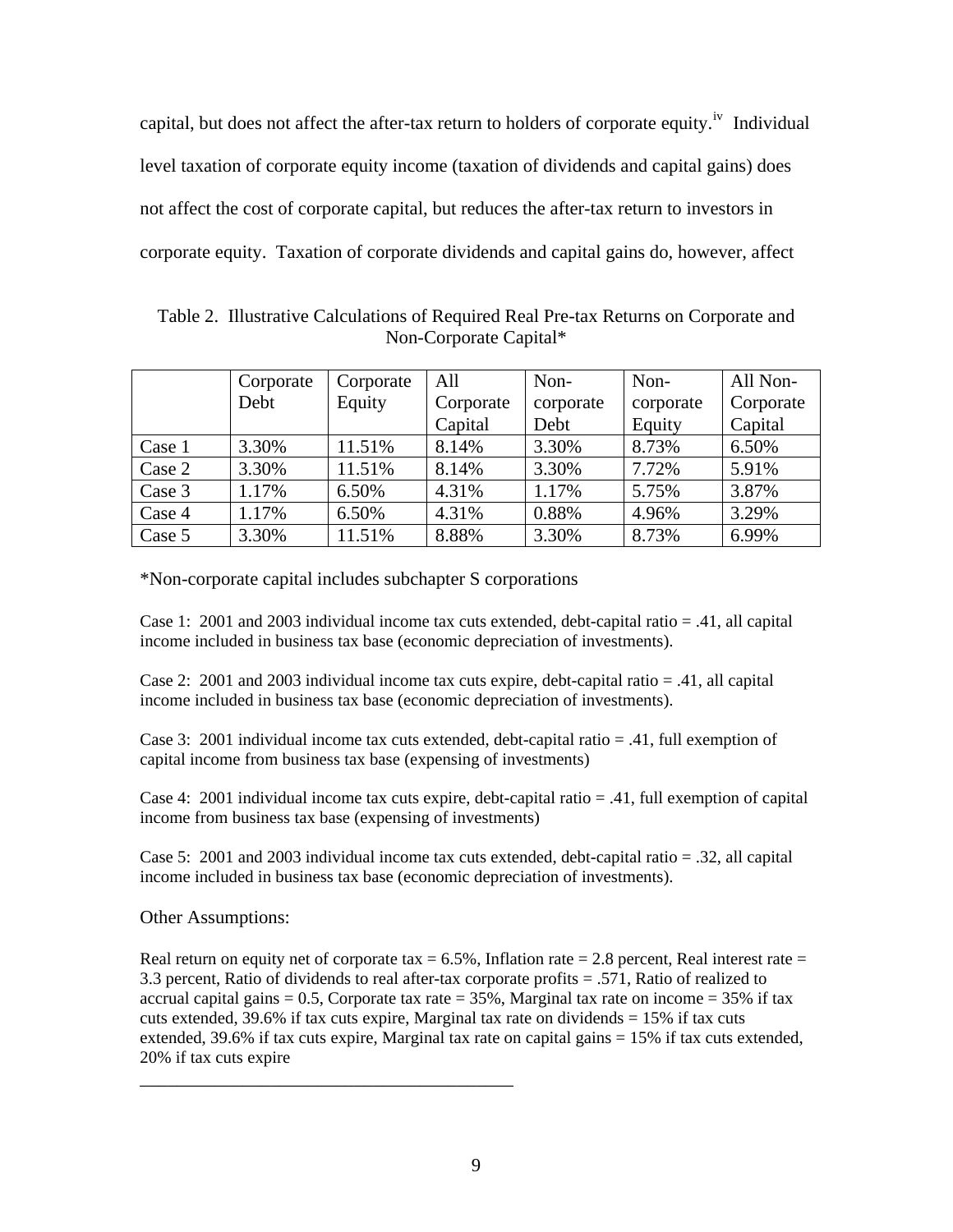the cost of capital to flow-through enterprises because changes in after-tax returns on corporate equity change the returns required to attract capital to them.

All the calculations use assumptions from previous studies (Gravelle, 1994; Congressional Budget Office, 2005; Smith *et. al*, 2007) about the real interest rate, the real yield net of corporate tax on corporate equity, the inflation rate, the debt-equity ratio, the dividend payout rate, and the ratio of realized to accrued capital gains, and all assume the marginal investor is in the top individual income rate bracket. Cases 1, 2 and 5 assume capital income is included in the tax base (economic depreciation of investments), while cases 3 and 4 assume a zero effective tax rate on new investments (expensing). Cases 1, 2 and 5 use the 2007 maximum federal income tax rates on ordinary income, dividends and realized capital gains, while cases 3 and 4 assume the 2001 tax cuts expire, with top marginal income tax rates rising to 39.6 percent for ordinary income (now including dividends) and 20 percent for capital gains. Finally, cases 1 through 4 assume the average debt-equity ratio of corporations, while case 5 is otherwise the same as Case 1, but with a lower debt-capital ratio representing the average debt-capital ratio of flow-through enterprises (see Congressional Budget Office, 2005).

In all cases, the required pretax returns are higher for C corporations than for flow-through enterprises, but absolute and relative required returns vary among cases. Required returns for both C corporations and flow-through enterprises are lower with less taxability of business income and higher debt-capital ratios (because the cost of debt is lower than the cost of equity for both types of enterprises). The expiration of the Bush individual income tax cuts lowers the cost of non-corporate capital (by reducing after-tax returns to investors in corporate equity), thereby increasing the relative preference to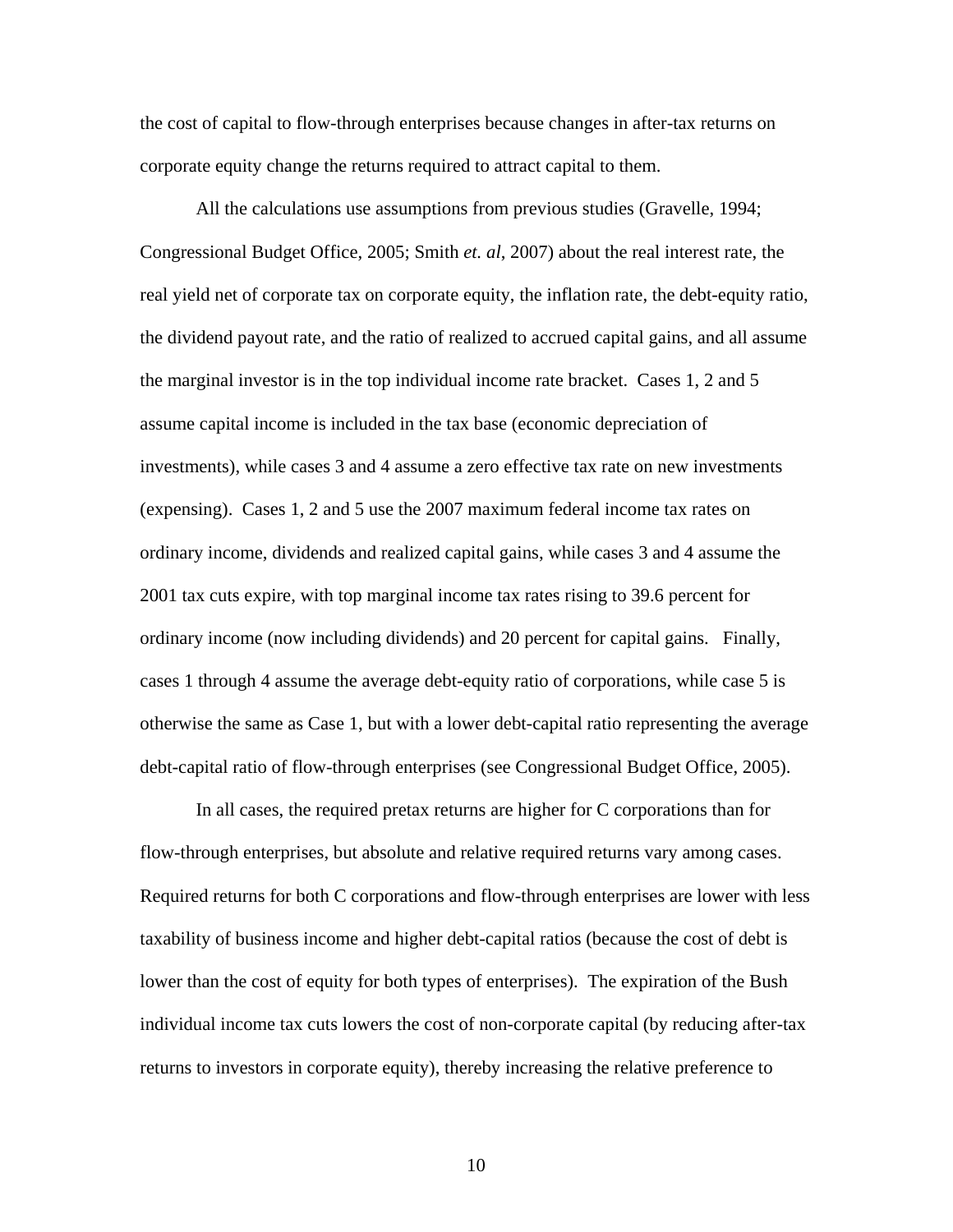flow-through enterprises. Overall, the relative cost advantage to flow through enterprises varies from around 10 percent (with extension of the Bush tax rates and expensing of business investments) to about 27 percent (with expiration of the Bush tax rates and economic depreciation of business investments).

 The percentage of business receipts from businesses organized as a C corporation increases with business size (Table 3). C corporations account for less than 6 percent of receipts for very small businesses with annual receipts less than \$100,000, 39 percent of receipts for mid-sized business with receipts between \$1 million and \$50 million, and 81 percent of receipts for businesses with annual receipts of \$50 million or more. While flow-through enterprises account for only 19 percent of receipts of all large businesses, they account for more significant shares of receipts of large businesses in some sectors (Table 4) - 60 percent in arts, entertainment and recreation; 48 percent in construction; 45 percent in agriculture, forestry, fishery and hunting; and 42 percent in professional, technical and scientific services.

 To sum up, the current rules for business taxation generally favor smaller over larger businesses because the tax law favors flow-through organizations over businesses subject to the corporate tax and the relative share of economic activity by business subject to the corporate tax increases with business size. The degree of tax advantage conveyed by flow-through relative to C corporation status, however, varies greatly among businesses subject to varying taxation of returns to investment and, although corporations dominate the largest business size class (by receipts), flow-through enterprises comprise a large share of receipts of big businesses in some industries.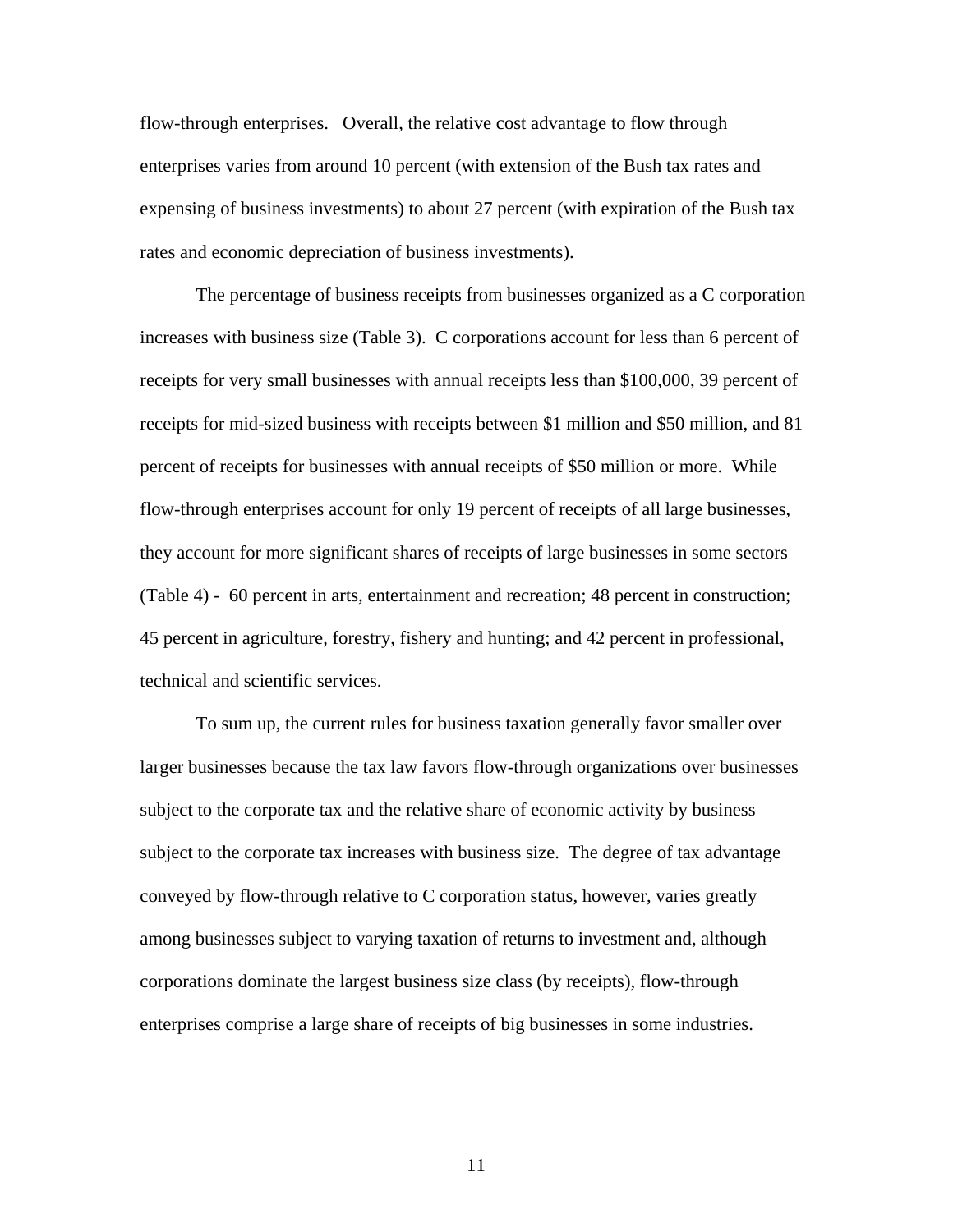| Size of Business Receipts |         |               |            |            |         |          |
|---------------------------|---------|---------------|------------|------------|---------|----------|
| Type of                   | All     | $<$ \$100,000 | \$100,000- | \$500,000- | $$1-50$ | \$50     |
| <b>Business</b>           | Receipt |               | \$500,000  | \$1million | million | million  |
|                           | Groups  |               |            |            |         | and over |
| <b>All Businesses</b>     | 100.0%  | 100.0%        | 100.0%     | 100.0%     | 100.0%  | 100.0%   |
| Sub C                     |         |               |            |            |         |          |
| Corporations              | 64.9%   | 5.5%          | 18.8%      | 28.1%      | 38.8%   | 80.9%    |
| Sub S                     |         |               |            |            |         |          |
| Corporations              | 18.5%   | 9.7%          | 29.2%      | 40.6%      | 41.7%   | 8.2%     |
| Partnerships              | 11.6%   | 3.2%          | 7.7%       | 9.4%       | 15.5%   | 10.7%    |
| Non-farm                  |         |               |            |            |         |          |
| small                     |         |               |            |            |         |          |
| proprietorships           | 5.0%    | 81.7%         | 44.3%      | 22.0%      | 3.9%    | 0.2%     |
| All Flow-                 |         |               |            |            |         |          |
| Through Bus.              | 35.1%   | 94.5%         | 81.2%      | 71.9%      | 61.2%   | 19.1%    |

Table 3. Percentage Distribution of Business Receipts by Type of Business and Size of Business Receipts, 2002

Note: Detail may not add to total because of rounding

**\_\_\_\_\_\_\_\_\_\_\_\_\_\_\_\_\_\_\_\_\_\_\_\_\_\_\_\_\_\_\_\_\_** 

Source: IRS Statistics of Income, SOI Integrated Business Dataset, at [http://www.irs.gov/pub/irs](http://www.irs.gov/pub/irs-soi/02ot2busbr.xls)[soi/02ot2busbr.xls](http://www.irs.gov/pub/irs-soi/02ot2busbr.xls)

Table 4. Share of Business Receipts Accounted for by Flow-Through Enterprises by Industry and Firm Size – Selected Industries

| <b>Business Receipts</b> |                 |                |                 |  |  |
|--------------------------|-----------------|----------------|-----------------|--|--|
| Industry                 | $<$ \$1 million | \$1-50 million | $$50$ million + |  |  |
| All Industries           | 80.6%           | 61.2%          | 19.1%           |  |  |
| Arts, entertainment      |                 |                |                 |  |  |
| and recreation           | 84.2%           | 77.9%          | 60.1%           |  |  |
| Construction             | 84.7%           | 64.6%          | 47.6%           |  |  |
| Agriculture, forestry    | 70.1%           | 63.5%          | 45.2%           |  |  |
| and fisheries            |                 |                |                 |  |  |
| Professional,            | 83.9%           | 61.7%          | 42.0%           |  |  |
| scientific and           |                 |                |                 |  |  |
| technical services       |                 |                |                 |  |  |

Source: IRS Statistics of Income, SOI Integrated Business Dataset, at [http://www.irs.gov/pub/irs](http://www.irs.gov/pub/irs-soi/02ot2busbr.xls)[soi/02ot2busbr.xls](http://www.irs.gov/pub/irs-soi/02ot2busbr.xls)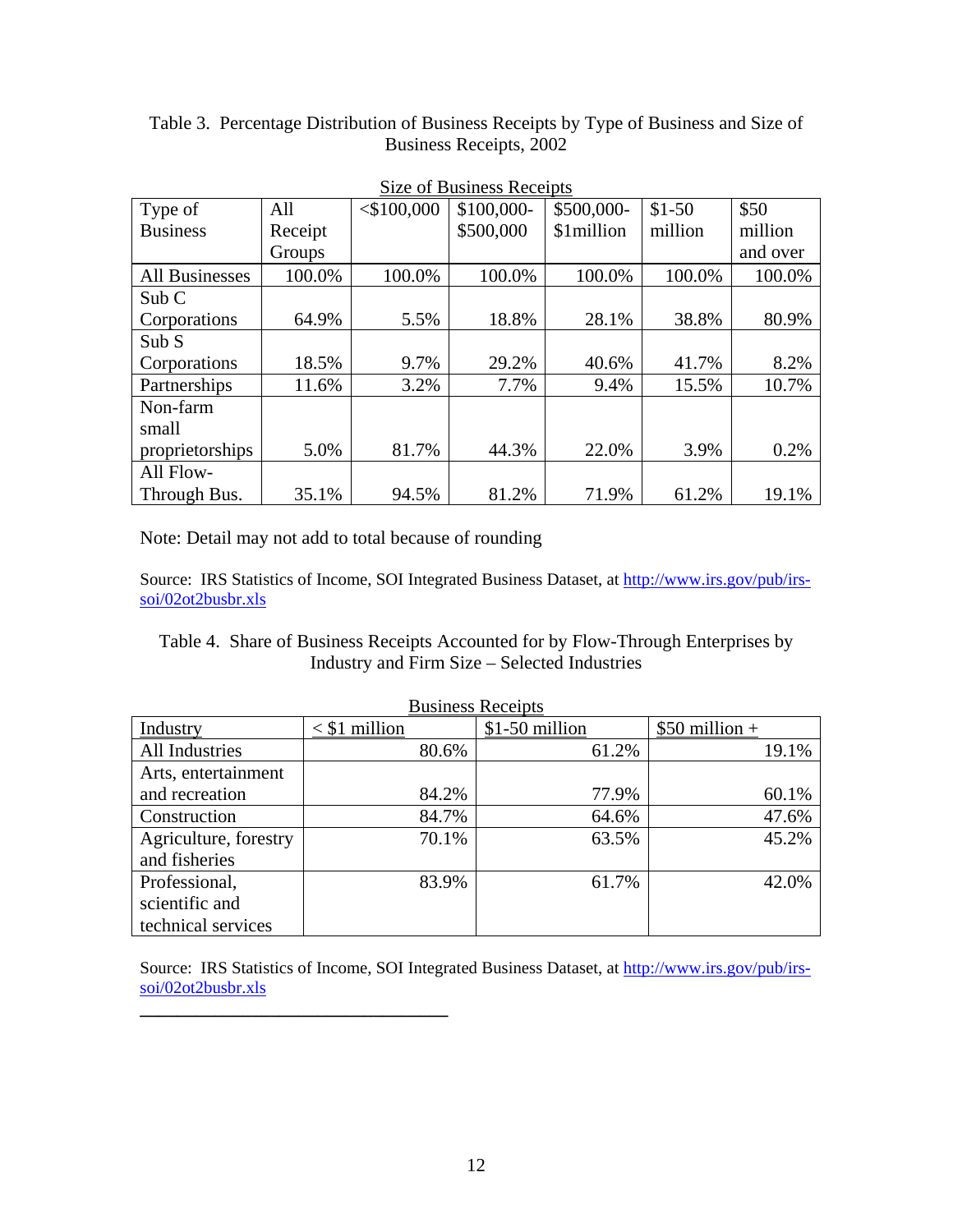### *Deductible Expenses*

 Small businesses also benefit by more favorable taxation of labor services compared with large businesses when the labor they use is supplied by owner-managers or active business partners. Owner-managers or partnerships can effectively deduct all their employee business expenses from the business or partnership income they report, while employees may deduct only amounts in excess of 2 percent of adjusted gross income (or none if they are subject to the individual alternative minimum tax.) Ownermanagers may also represent some personal expenses (such as home office expenses or automobile use) as business expenses because it is difficult to monitor or even to determine the proper boundary between the two. $v^{\text{v}}$  $v^{\text{v}}$ 

#### DIFFERENTIAL NON-COMPLIANCE – WHO BENEFITS AND HOW MUCH?

 The preceding sections discussed provisions of the tax law that affect business differently depending on their size, assuming that businesses, their employees and their owners pay all taxes they owe. But IRS estimates of non-compliance suggest that evasion on income originating in small businesses is a much larger percentage of tax owed than evasion on income in large businesses. Individuals have more opportunity to underreport gross receipts from businesses and self-employment, especially for receipts received in cash, than for income they receive as employees and passive investors because the latter is subject to either withholding, information reporting, or both. *IRS Data on Compliance from National Research Program* 

 Under the National Research Program (NRP), IRS selected a stratified random sample of 46,000 tax year 2001 individual income tax returns to estimate underreporting of indi[vi](#page-19-0)dual income tax liability.<sup>vi</sup> IRS (2006) reports an estimated net misreporting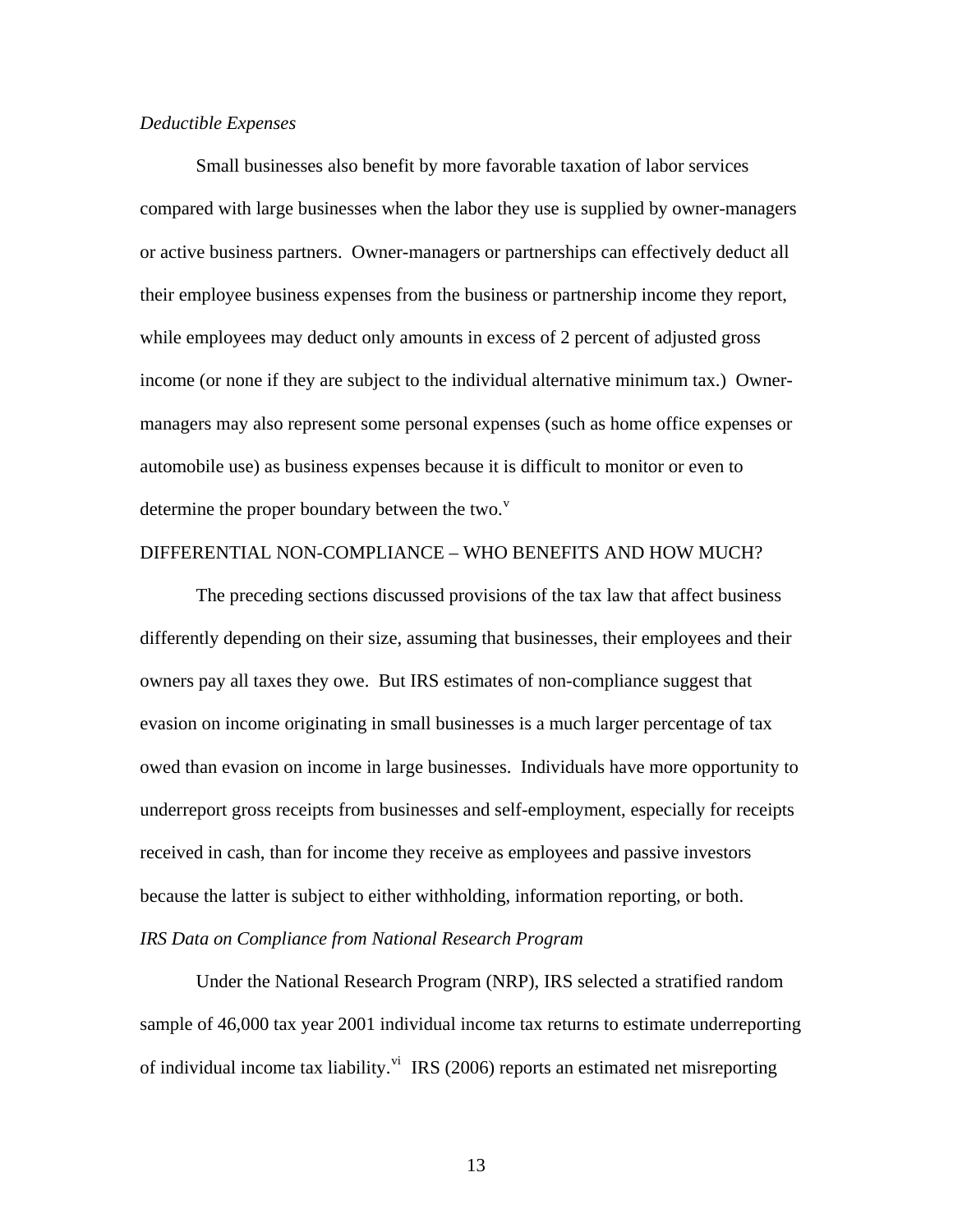percentage (NMP) for all business income tax liability of 43 percent; the breakdowns for sub-categories of income are 57 percent for taxes on non-farm proprietor income, 72 percent for taxes on farm income, 51 percent for taxes on rents and royalties and 18 percent for taxes on income from partnerships, S-corporations, estates and trusts (Table 5). The estimate for flow-through entities measures tax that individual taxpayers underreport, but does not fully capture underreporting of income at the business level.<sup>[vii](#page-19-0)</sup>

|                            | Tax Gap (in billions of     | Net Misreporting |
|----------------------------|-----------------------------|------------------|
|                            | dollars)                    | Percentage       |
| <b>Business Income</b>     |                             |                  |
| Non-farm proprietor income | 68                          | 57%              |
| Farm Income                | 6                           | 72%              |
| <b>Rents and Royalties</b> | 13                          | 51%              |
| Partnerships, S corps.,    |                             |                  |
| estates and trusts         | 22                          | 18%              |
| Non-Business Income        |                             |                  |
| Wages, salaries and tips   | 10                          | 1%               |
| Interest income            | $\mathcal{D}_{\mathcal{A}}$ | 4%               |
| Dividend income            |                             | 4%               |
| Capital gains              |                             | 11%              |

Table 5. Income Tax Underreporting Estimates for Different Income Sources

Source: Internal Revenue Service (2006)

 In contrast, underreporting rates are very low for income sources subject to both withholding and information reporting (1 percent for wages), information reporting only (4 percent for dividends and interest) and partial information reporting (11 percent for capital gains, which is subject to information reporting for gross receipts, but not basis).

 IRS estimates of the corporate tax gap are based on random audit studies (for small corporations) and operational audit studies (for the largest corporations, for which audit coverage was then almost universal) from the 1980s, with the estimates extrapolated to more recent years in proportion to the growth in corporate tax liability.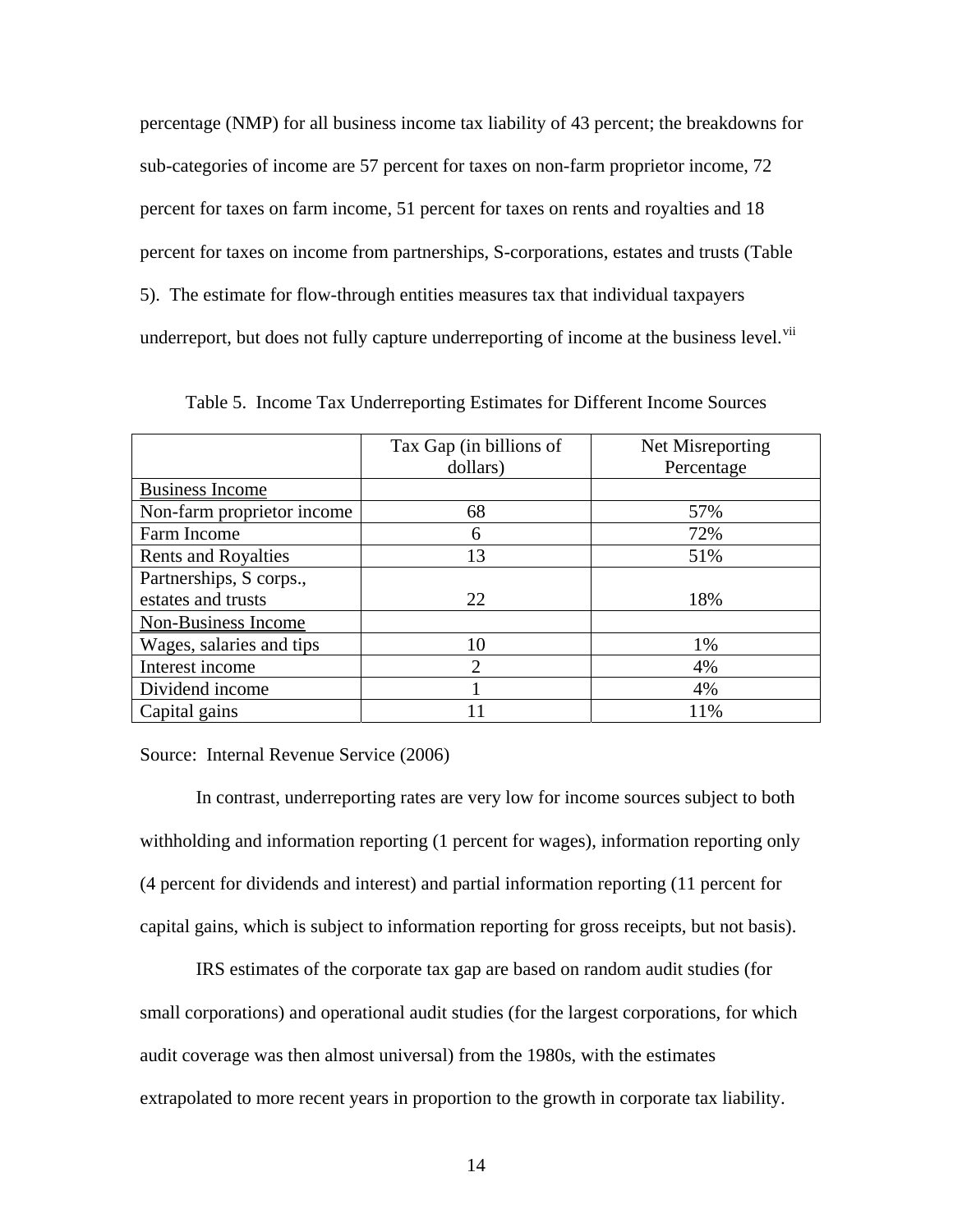IRS has not recently released estimates of the corporate misreporting percentage, so one has to guess the approximate magnitude. For tax year 2001, IRS estimates a \$30 billion underreporting gap for corporations - \$25 billion for large corporations and \$5 billion for small corporations. For tax year 2001, the SOI Division of IRS reported corporate income tax liability (after credits) of \$166.7 billion. A \$30 billion tax gap implies a net misreporting percentage of 15.2 percent (166.7/166.7+30). For the same year, SOI reported tax liability of about \$12.4 billion for corporations with assets under \$10 million (the IRS definition of small business) and \$155.5 billion for large corporations. These figures imply net misreporting percentages of 13.9 percent for large corporations and 28.7 percent for small corporations.<sup>[viii](#page-19-0)</sup>

 The figures imply substantially higher non-compliance rates for small businesses, especially for sole proprietors than for large businesses. IRS appears to find higher noncompliance rates for small than for large corporations and clearly finds much higher noncompliance rates for business income on individual tax returns than for corporate income. Note also that the difference is even higher than these figures imply if one is comparing a closely held small business with a large enterprise. For the former, business income includes returns to both labor services and capital and the higher non-compliance rate applies to both components of income generated in the business. For large enterprises, however, the tax on labor services is paid by employees who, due to withholding and information reporting, have an estimated non-compliance rate of only 1 percent. The corporate tax gap applies only to the taxable profits of the enterprise, not to the value added generated by labor services and the portion of capital returns paid to creditors. *Who Benefits From Tax Evasion by Small Businesses?*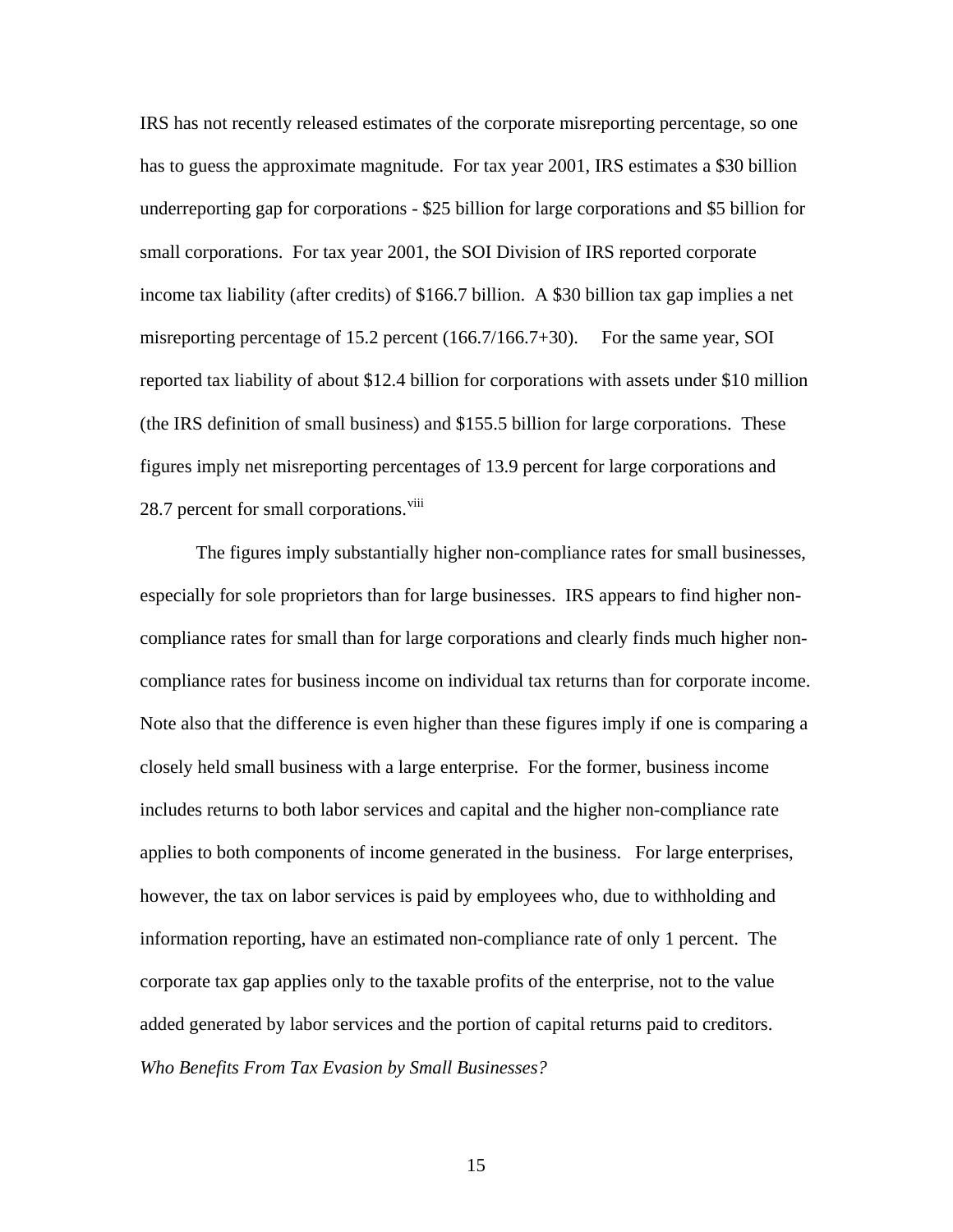IRS compliance estimates do not imply that all or even the majority of small business persons are substantial tax evaders; the propensity to underreport income varies greatly due to variations in personal integrity, tastes for risk, and opportunities to conceal income. Nor do small business owners who underreport income necessarily reap all the rewards of non-compliance; some of the benefits are passed on to consumers of selected goods and services in the form of lower prices (Bankman, 2007). In some businesses where non-compliance is prevalent, more compliant business owners may receive lower profits to the extent competition from the less compliant drives prices down.

 Thus, greater non-compliance opportunities do not produce an unambiguous benefit for all small business persons. The benefits of the reduced tax liability are certainly highly uneven among industries and among individuals within an industry and are shared between business owners and consumers. The increased opportunity to evade tax, however, provides on average an apparently much larger benefit for self-employment and small business activity than any benefit from explicit preferences in the tax law.

## DIFFERENTIAL COMPLIANCE COSTS – A BURDEN FOR SMALL BUSINESS

 Any estimate of how the tax system burdens people must take account of not only tax payments, but also the costs people incur to comply with the tax system. Compliance costs include time spent and out of pocket expenses in preparing tax returns and time and money costs in response to IRS audits or other taxpayer contacts.

#### *Summary of Recent Research*

 IRS and IBM consulting recently completed a study of compliance burdens by small business taxpayers (DeLuca *et al*, 2007). IBM consulting surveyed a representative sample of small business (firms with assets less than \$10 million)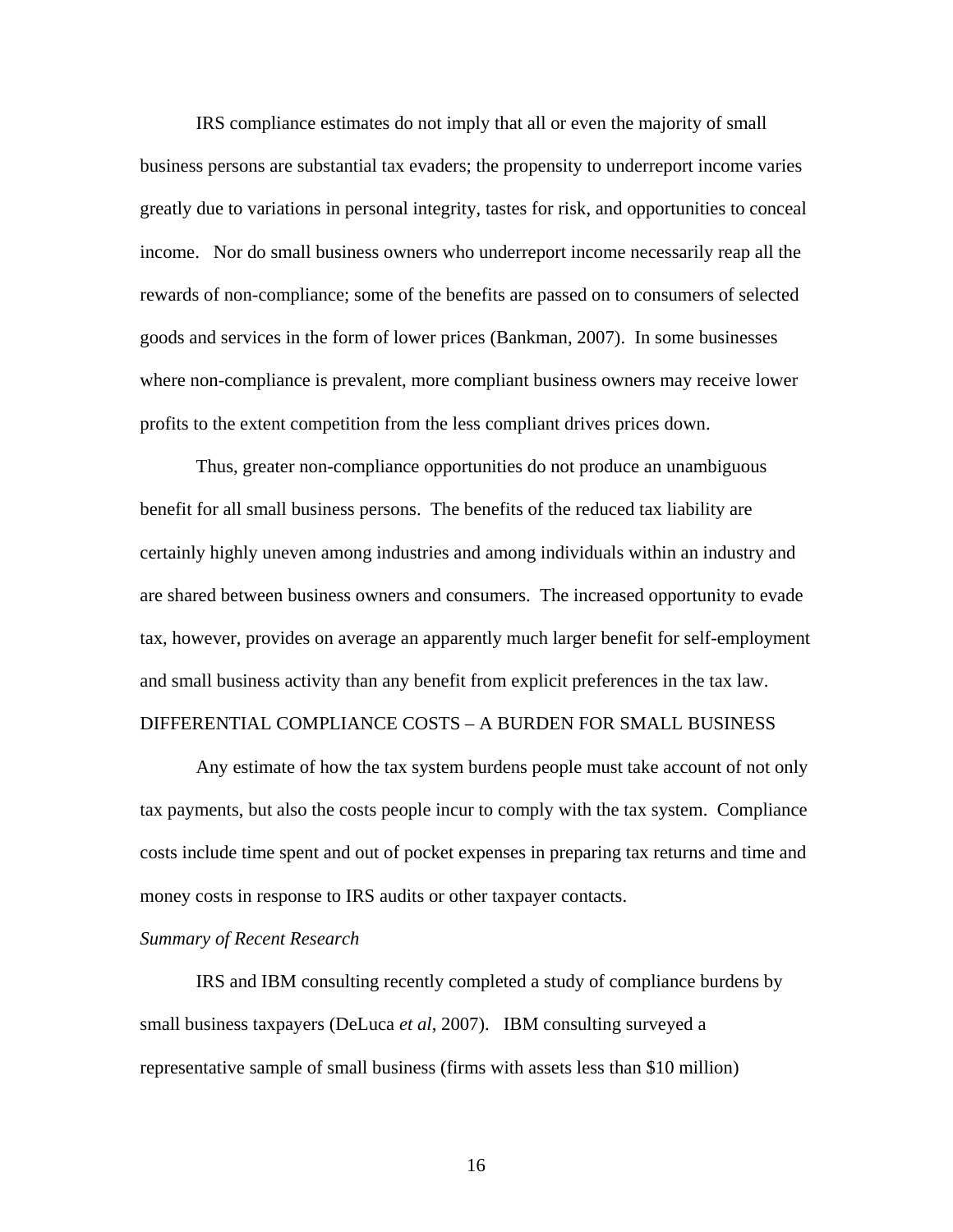taxpayers, including C corporations, S corporations, and partnerships. IRS estimates that small business taxpayers spent between 1.709 and 1.844 million hours and between \$14.977 billion and \$16.411 billion in out of pocket expenses in preparing and filing tax returns. If one values the time of small business employees engaged in tax preparation activities at \$45.40 per hour (about \$90,800 per year), the total compliance burden is between \$92.5 billion and \$100.1 billion per year, about as large as the estimated compliance burden for all individual taxpayers (Guyton *et al*, 2005).<sup>[ix](#page-19-0)</sup>

 Slemrod and Venkatesh (2004) surveyed LMSB taxpayers to estimate compliance costs for mid-sized businesses and found their compliance costs are larger relative to size than costs for the largest corporations in the United States. Earlier research on compliance costs of large corporations by Slemrod and Blumenthal (1996) also found that compliance costs as a percentage of asset value decreased as asset size increased.

 Further evidence of economies of scale in compliance burdens are shown in the latest IRS small business survey data. DeLuca *et al* report (2007) estimated compliance burdens as a percentage of gross receipts for firms of different sizes, measured by receipts. Assuming a time value of \$45.40 per hour, they report that the ratio of compliance costs to gross receipts declines monotonically with the level of gross receipts, falling from between 239.3 and 242.3 percent for firms with gross receipts less than \$10,000 to between 15.1 and 17.7 percent for firms with receipts between \$50,000 and \$100,000, between 5.1 and 5.4 percent for firms with receipts between \$100,000 and \$500,000 and only 0.5 percent for firms with receipts over \$1 million. Compliance burdens add significantly to the costs of doing business for very small firms, but are a very small percentage of revenue for the larger group of "small" businesses. The authors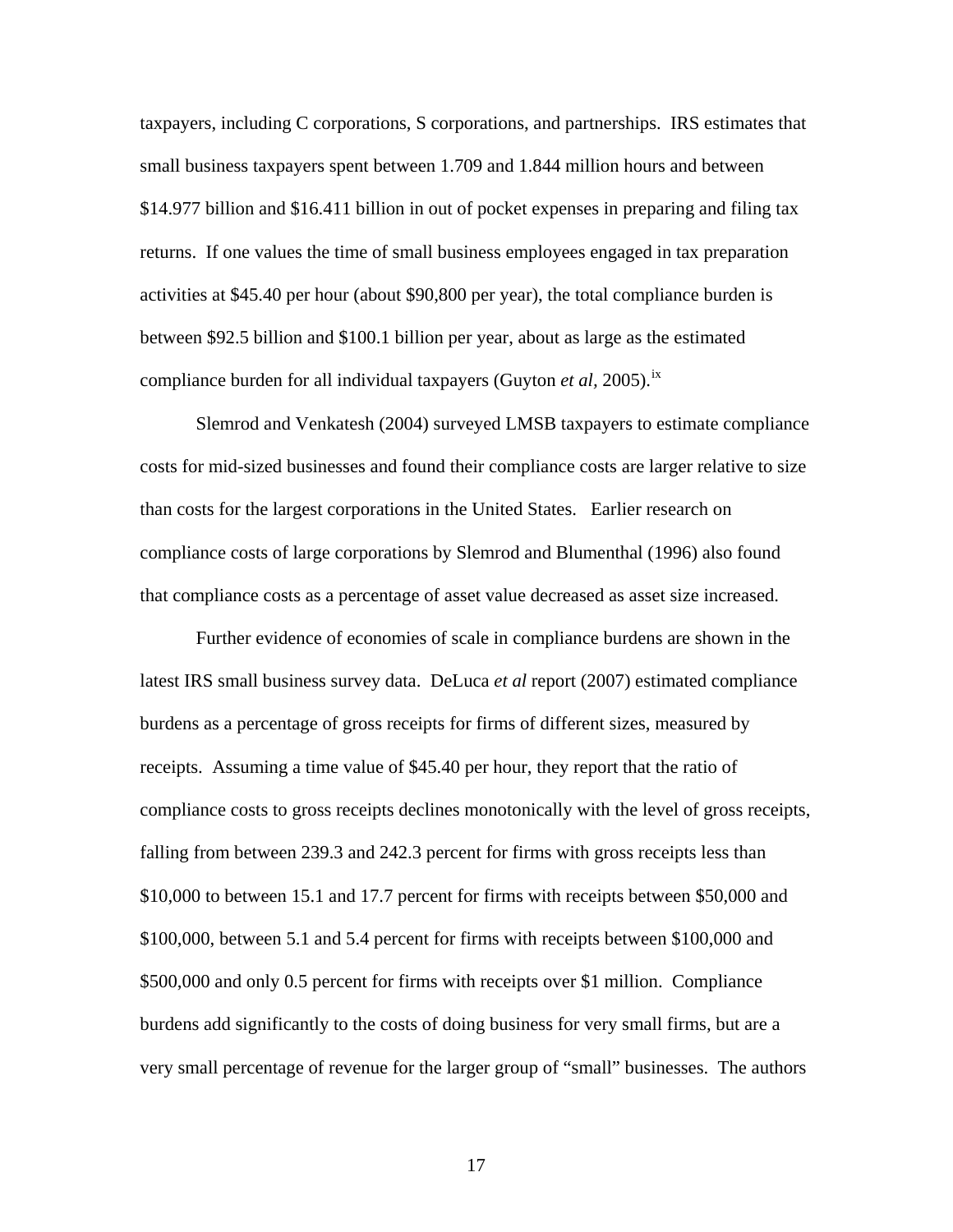show similar dramatic scale economy effects for firms ranked by number of employees and by asset size.

For the entire group of small business taxpayers, DeLuca *et. al* find that compliance costs (at a time value of \$45.40 per hour) are at most 1.6 percent of receipts, but are between 2.6 and 2.9 percent of asset value. At a 10 percent pretax yield on assets, this would be equivalent to a 26 to 29 percent additional tax rate on capital income. Thus, although compliance burdens on average do not add much to the price small businesses must charge their customers, they represent a significant additional "tax" on investment income. Moreover, there is significant variation within firms, with the very smallest firms bearing disproportionately higher burdens as a share of gross receipts. **CONCLUSIONS** 

 The federal income tax generally favors smaller over larger businesses. Some tax incentives in the law directly subsidize smaller firms, most notably expensing up to a fixed dollar amount of qualifying investment under Section 179 of the Internal Revenue Code and graduated tax rates for corporations. Other more general features of the tax law create on average more favorable treatment of small than of larger businesses, including the separate corporation income tax, limits on the deductibility of employee business expenses by wage earners and the ability of self-employed individuals and active partners of businesses to deduct from income a broader range of expenditures than can employees.

 The technology of tax administration creates both relative advantages and disadvantages for small businesses. Individuals can more easily evade taxes on income originating in small than in larger enterprises and IRS tax gap estimates find that underreporting of tax liability is proportionately much larger in small businesses than in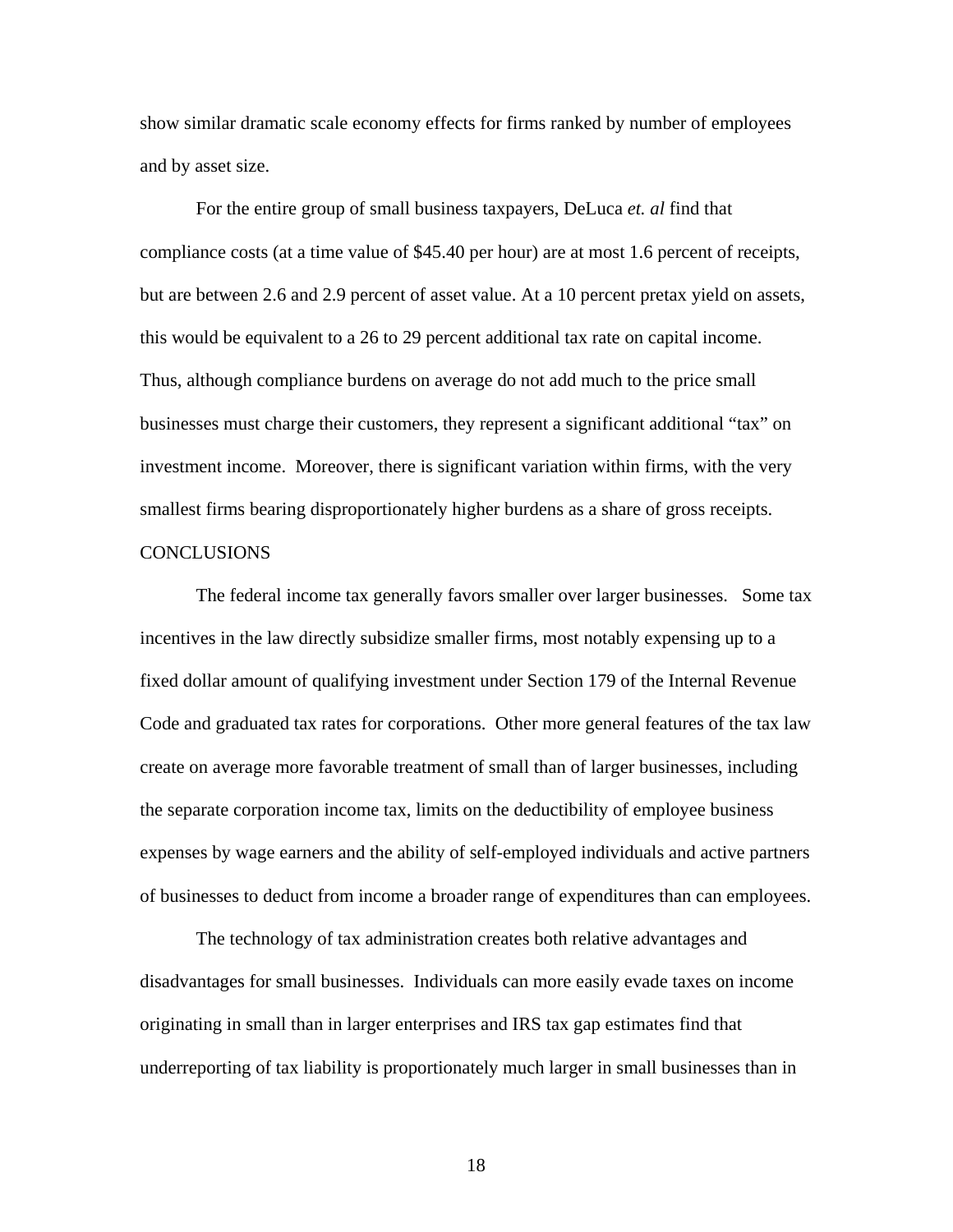<span id="page-18-1"></span>large corporations. This provides a competitive advantage to small businesses and misallocates resources towards sectors of the economy in which small businesses using cash transactions are more prevalent. But research sponsored by IRS and others also shows that costs of complying with the income tax decline as a share of receipts as the size of a business (measured either in receipts, assets, or employees) increases. Compliance costs per unit of sales are especially high for very small firms.

<span id="page-18-2"></span> This paper has provided some indication of the magnitude of these effects, but has not combined them into an overall measure of the net benefit the tax system provides to small business. The estimates of non-compliance and compliance costs are imprecise and both the potential gains from evasion and the potential additional costs of complying with the tax law associated with size vary greatly among industries and among firms within industries. The magnitude of both the gains and the losses to small businesses from features associated with how the tax law is administered, however, may swamp any benefits to small business from tax law provisions that explicitly favor them.

 $\overline{a}$ 

<span id="page-18-0"></span><sup>&</sup>lt;sup>i</sup> Calculations are based on data from U.S. Council of Economic Advisors (2007), tables B-10 and B-14. ii Data from the IRS Statistics of Income Division reveal that businesses with gross business receipts of \$50 million or more account for 34 percent of gross business receipts by all businesses. Defining a small business as any business with gross receipts over \$50 million, assuming the distribution by size of business gross receipts is close to the distribution by size of business value added, and applying the 34 percent figure to the \$9.6 trillion of gross value added in the business sector produces the same estimate of a 26 percent share of GDP originating in small businesses. This calculation uses a fairly expansive definition of a small business, however, so by some measures the share of GDP originating in small businesses could be less. See SOI Tax Stats, Integrated Business Data, Table 2 at<http://www.irs.gov/pub/irs-soi/02ot2busbr.xls>

iii In practice, many closely-held businesses that are taxed as corporations also pay very little direct business income tax because they can plan their activities so as to pay out their returns in the form of deductible wages or bonuses to employees.

iv This assumption about the incidence of the corporate tax may be controversial, but does not affect the calculation of *relative* required returns on corporations and flow-through enterprises. The key assumption affecting the relative returns is the assumption that investors require the same after-tax returns in both corporate and non-corporate investments.

<sup>&</sup>lt;sup>v</sup> There are other tax benefits that can more easily be used by the self-employed than by employees. For example, employer payments for medical insurance and medical expenses are tax-free to employees, but the share of health insurance premiums paid by employees and all premiums paid by employees not covered by their employers come from after-tax dollars. In contrast, self-employed persons may deduct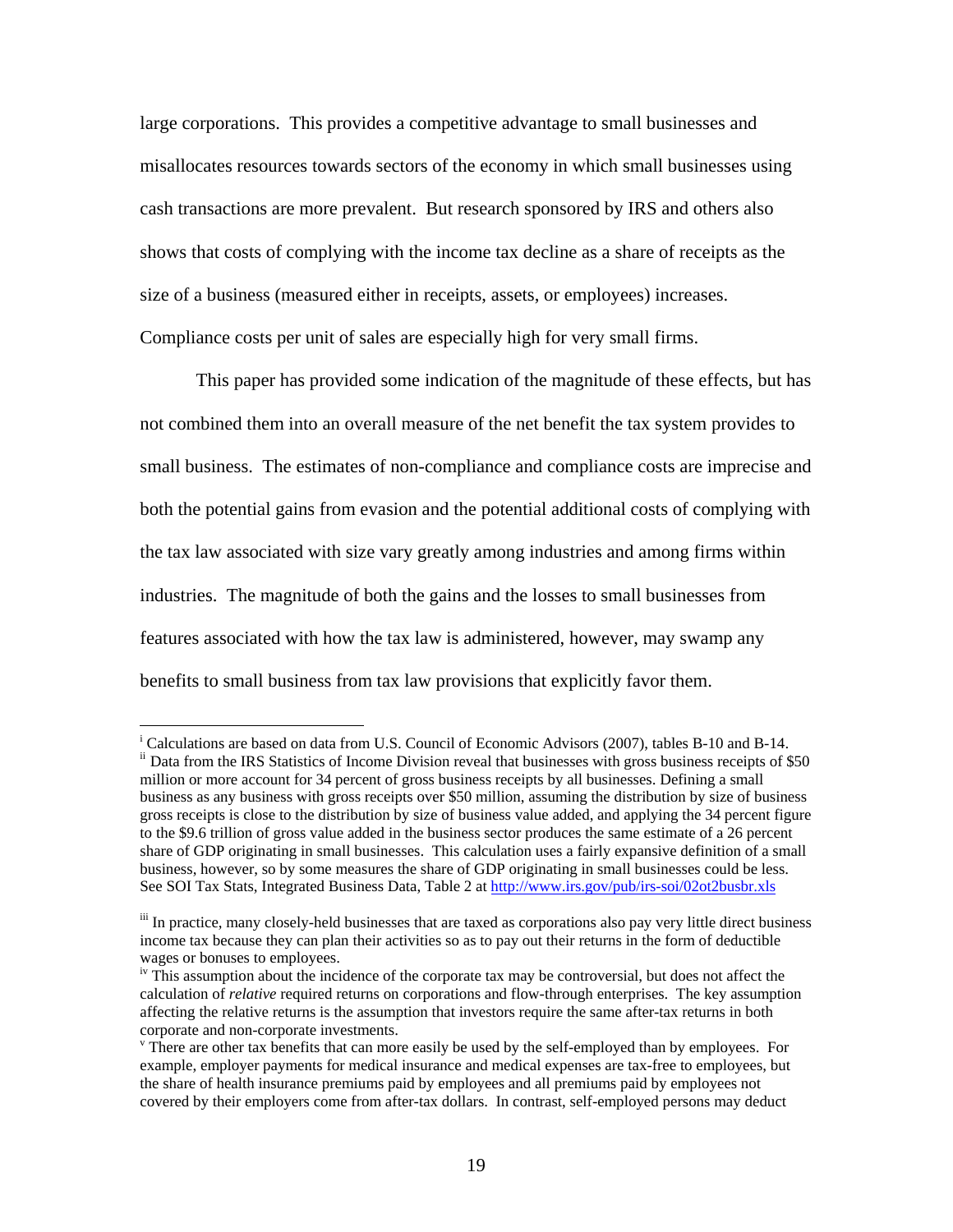100 percent of their health insurance premiums from their income tax, although unlike employees receiving employer-provided insurance, they cannot exclude premiums from earnings subject to payroll taxes.

<sup>vi</sup> IRS defines the tax gap as the difference between tax liability owed and taxes paid on time in a given year. The tax gap consists of three components – non-filing (tax liability on returns not filed on time by taxpayers with a requirement to file), underreporting (the difference between reported tax liability and tax owed on returns filed on time), and underpayment (taxes reported on timely filed returns, but not paid on time). Underreporting accounts for 83 percent of the tax gap. The discussion in this section refers to underreporting only.

<span id="page-19-0"></span><sup>vii</sup> The 2001 NRP study systematically examined income reported on individual income tax returns, but did not conduct random audits of the business entities that report shares of partnership and S-corporation income to individuals. (In some cases where there were reasons for suspicion, the auditor did examine the underlying entity, but this was not typically part of the audit.) NRP is currently completing a random audit study of S-corporation returns and will use the findings to adjust the individual income tax gap estimates.

<sup>viii</sup> Because of rounding issues with the data IRS reports, these estimates are very imprecise. Another way to guess at the estimated corporate non-compliance rate is from past IRS reports because the method of tax gap extrapolation maintains the ratio of non-compliance to reported tax liability. Internal Revenue Service (1990) reported a non-compliance rate (including both underreporting and non-filing) of corporations of between 12 and 19 percent, but did not break this estimate down by firm size.

ix The \$45.40 figure is used in DeLuca *et. al* (2007). In these calculations, the time cost borne by the businesses themselves is around five times larger than out of pocket costs, although most businesses use paid preparers. The vast majority of time costs are accounted for by recordkeeping costs. Recordkeeping expenses required for tax preparation, of course, also contribute to internal business management, so it is challenging to estimate the *incremental* recordkeeping attributable to the tax system, although the survey questionnaire attempted to do so. If, for example, only half the time costs of internal employees reported by businesses in the survey were really incremental to tax preparation, then at \$45.40 per hour, the estimated compliance burdens would drop to between \$53.8 billion and \$58.3 billion.

## **REFERENCES**

- Armington, Catherine and Marjorie Odle. "Small Business How Many Jobs?" *Brookings Review*. I-1 (Winter 1982); 14-17.
- Bankman, Joseph. "Can We Legislate our Way out of the Tax Gap? Eight Truths about Collecting Taxes from the Cash Economy." *Tax Notes* 117-5 (October 29, 2007); 506-516.
- Birch, David L. *The Job Generation Process.* M.I.T. Program on Neighborhood and Regional Change: Cambridge, MA: 1979.
- Congressional Budget Office. *Taxing Capital Income: Effective Rates and Approaches to Reform*. CBO Paper (October 2005).
- Davis, Steven J., John Haltiwanger, and Scott Schuh. "Small Business and Job Creation: Dissecting the Myths and Reassessing the Facts." National Bureau of Economic Research. Working Paper 4492. (October 1993).
- DeLuca, Donald, John Guyton, Wu-Lang Lee, John O'Hare, and Scott Stilmar. "Estimates of US Federal Income Tax Compliance Burden for Small Businesses." Presented at 2007 National Tax Association Meetings. Columbus, Ohio.
- Gravelle, Jane G. *The Economic Effects of Taxing Capital Income*. Cambridge, MA: MIT Press (1994).
- Guyton, John L., Adam K. Korobow, Peter S. Lee, and Eric J. Toder. "The Effects of Tax Software and Paid Preparers on Compliance Costs." *National Tax Journal*  LVIII-3 (September 2005); 439-448.

Internal Revenue Service.